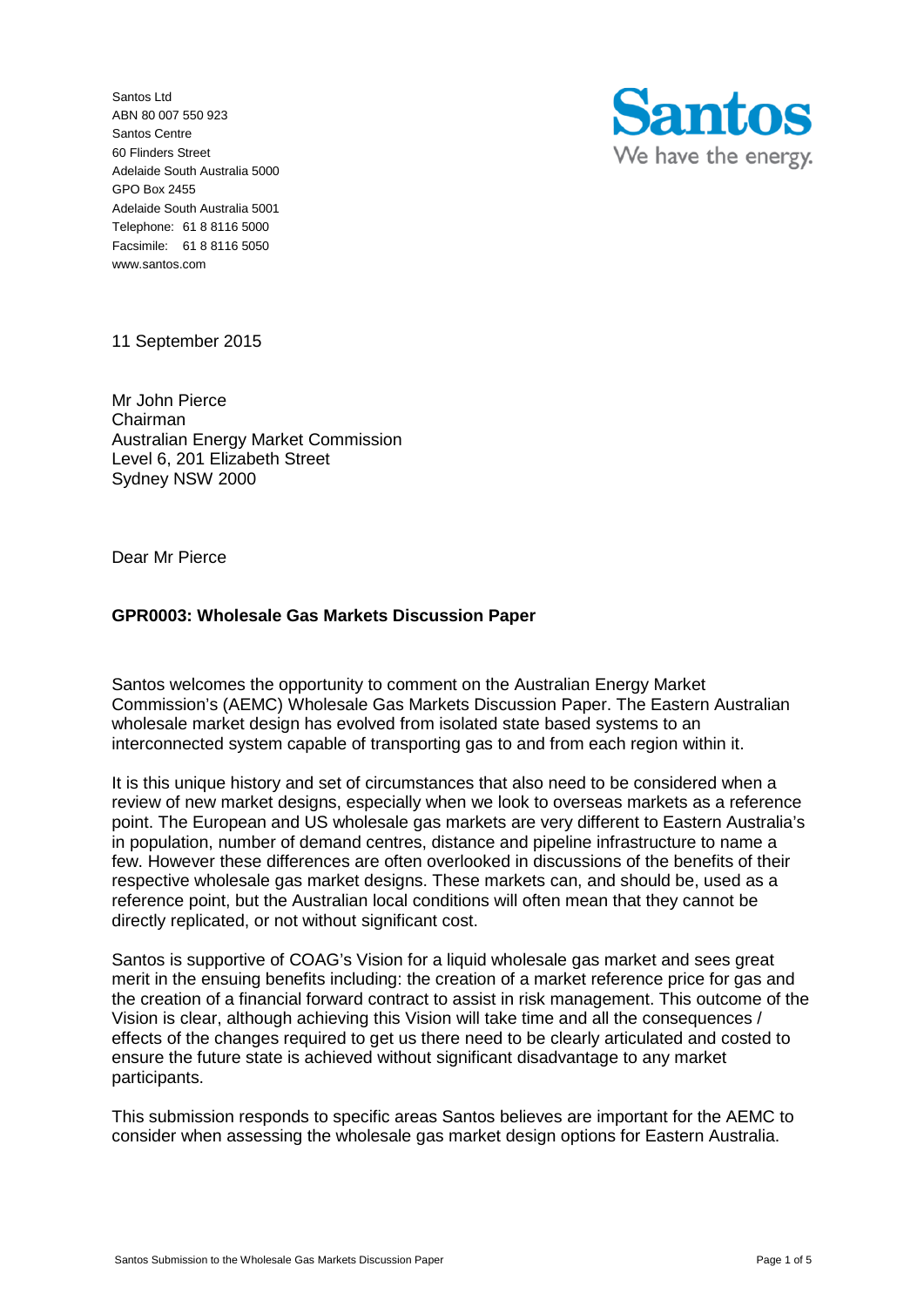### *Importance of Bilateral Contracts:*

Santos, like other exploration and production companies, spends hundreds of millions of dollars to develop gas fields once they have been proven economic to do so and a market for the gas has been established. Such investment decisions can only be made if there is also a sale contract secured for all or a proportion of the expected gas output. The proportion of contracting required often depends on the size of the field and the risk appetite of the company's Board. Without the guaranteed revenue stream that a long term bilateral Gas Supply Agreement (**GSA**) provides, Santos would not be able to gain Board approval to move to a Final Investment Decision (**FID**) for the development. It is essential to manage price and volume risk.

The COAG Energy Council's Vision provides for a diminishing level of output from a gas development being sold via long term bilateral contracts due to increased market liquidity and transparency. This future state is possible when a liquid trading market has longer term forward contracts that are actively traded, enabling gas producer to choose to sell forward via a traded product or via a bilateral contract. However without this liquid forward market, producers will continue to need the financial surety of bilateral agreements to underwrite development. We also note that bilateral contracts are still the preferred method of procuring gas by industrial customers increasing certainty by reducing price and volume risk.

Santos has also entered into significant bilateral pipeline Gas Transport Agreements (**GTA**) to ensure firm delivery of gas to customers. Under the current market structure such contracts are necessary to guarantee firm delivery to an end user when not selling ex-field. These long term arrangements effectively use the Shipper's balance sheet to guarantee a revenue stream and subsequent return for the pipeline through take or pay arrangements. Pipeline owners do not share the production risk that upstream and downstream users do, despite taking a sizable portion of the available margin. This is an area that Santos believes a more mature market, consistent with the COAG Vision, could be developed to ensure that those who take the risk have the opportunity to share in more of the rewards.

# *Change will not be costless:*

As previously discussed all options will require an assessment of the collective costs and benefits. Once decided there will be those participants that will have a valid claim to compensation - especially if these decisions result in a change away from the current contract carriage access to a more regulated, open access framework.

Santos has underwritten, at significant cost, major positions on many of Eastern Australia's transmission pipelines, as this was the only mechanism available to secure the firm pipeline capacity needed to meet existing and future contracts as well as facilitate movement of gas between regions where economically beneficial to do so. This investment has been in the form of both the time taken to negotiate arrangements and physical construction of facilities to allow gas to access a pipeline. Any change to this current pipeline capacity arrangement, Santos would expect that it was to be adequately compensated and in a "no worse off" position in relation to the transportation of its gas and the asset of firm capacity in the future.

### *Assessment criteria*

To be able to determine the most appropriate market design the assessment criteria should be reviewed and weighted accordingly. If increasing liquidity was the only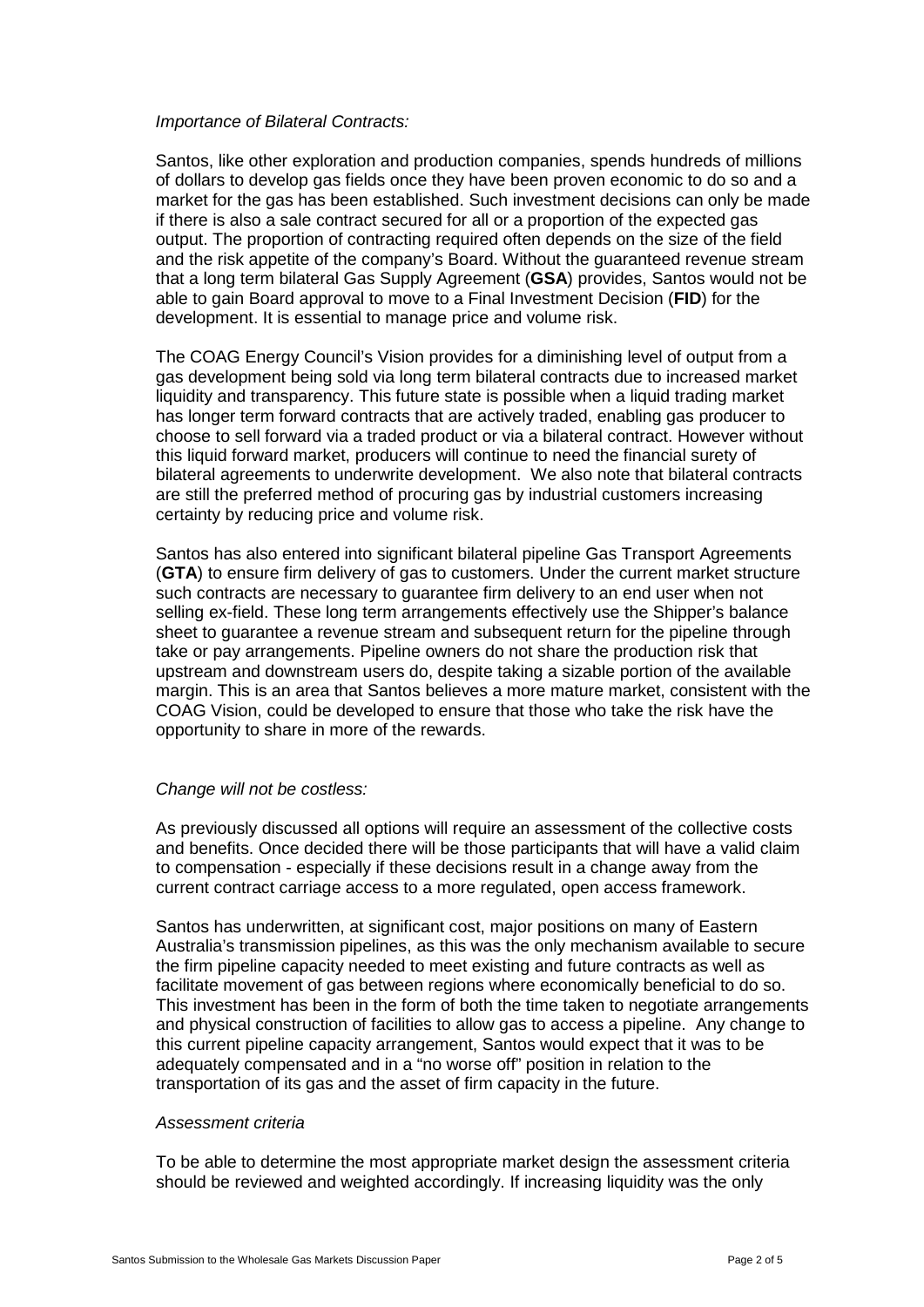criterion, then moving to a virtual hub design such as Concept 3 would maximise the number of trades in the Northern and Southern virtual hubs, rather than splitting trades throughout the East Coast. This design would also be the most easily accessible to new entrant market makers as there would be no requirement for complex negotiated pipeline discussions. Moreover, the entry and exit model helps simplify this from a trading view point: if a trader saw an arbitrage opportunity trading gas from South to North then this could in theory, be facilitated quickly and efficiently. This concept also has the benefit of a consistent framework throughout Eastern Australia, as opposed to the current over complex structure of DWGM, STTM and GSHs. Removing the requirement for separate balancing markets is also a simplification that would benefit the market.

However if minimal regulatory intervention was a high priority then moving to a full virtual hub model would be weighted down as this concept would require significant restructuring of the pipeline capacity market - possibly moving it to a monopoly provider to ensure the virtual hub was balanced at all times and ensuring that there were adequate investment signals to expand pipelines as required.

These tensions between increasing accessibility and the scale of change required for implementation will need to be considered before any preferred position can be reached. This paper is provoking important discussions between all market participants and policy makers.

However there are a couple of fundamental areas that these markets will require to enable a more liquid market, these are:

It is essential for any market that there is sufficient additional supply to increase liquidity. With oil prices low, available capital in short supply as well as impediments in developing onshore projects in Victoria and NSW there is limited availability of uncontracted supply. These issues, which are outside the remit of this review, must be addressed in order to further the COAG Vision of increased market transparency and liquidity

The other major impediment to liquidity is the ability to transport gas to and from a desired destination, which in turn reflects the nature of the transmission pipeline regime across Eastern Australia. In Santos' experience it is possible with the current structure to arrange the movement of gas around Eastern Australia, however the shipper needs to pay for any alterations to the network in full through a toll. This initial toll, in some instances, does not account for any future use of this same infrastructure and revenue of the pipeline or compression after the initial term. There have also been occasions where Santos has been required to pay multiple times for the same infrastructure, without any consideration for already having firm capacity on that pipeline. In all of these occasions the decision to enter into the GTA or not becomes one of economics and in each occasion more of the value shifts to the pipeline owner rather than to the party taking the risk and looking to find arbitrage opportunities.

# *Historical context for UK and US market designs and lessons for Australia*

Much has been written, including by AEMC regarding how history can determine a market design. Using the US as an example of a physical hub and UK of a virtual hub, the differences come down to an important factor: the historical transmission pipeline access arrangements they have operating prior to the hub design being implemented.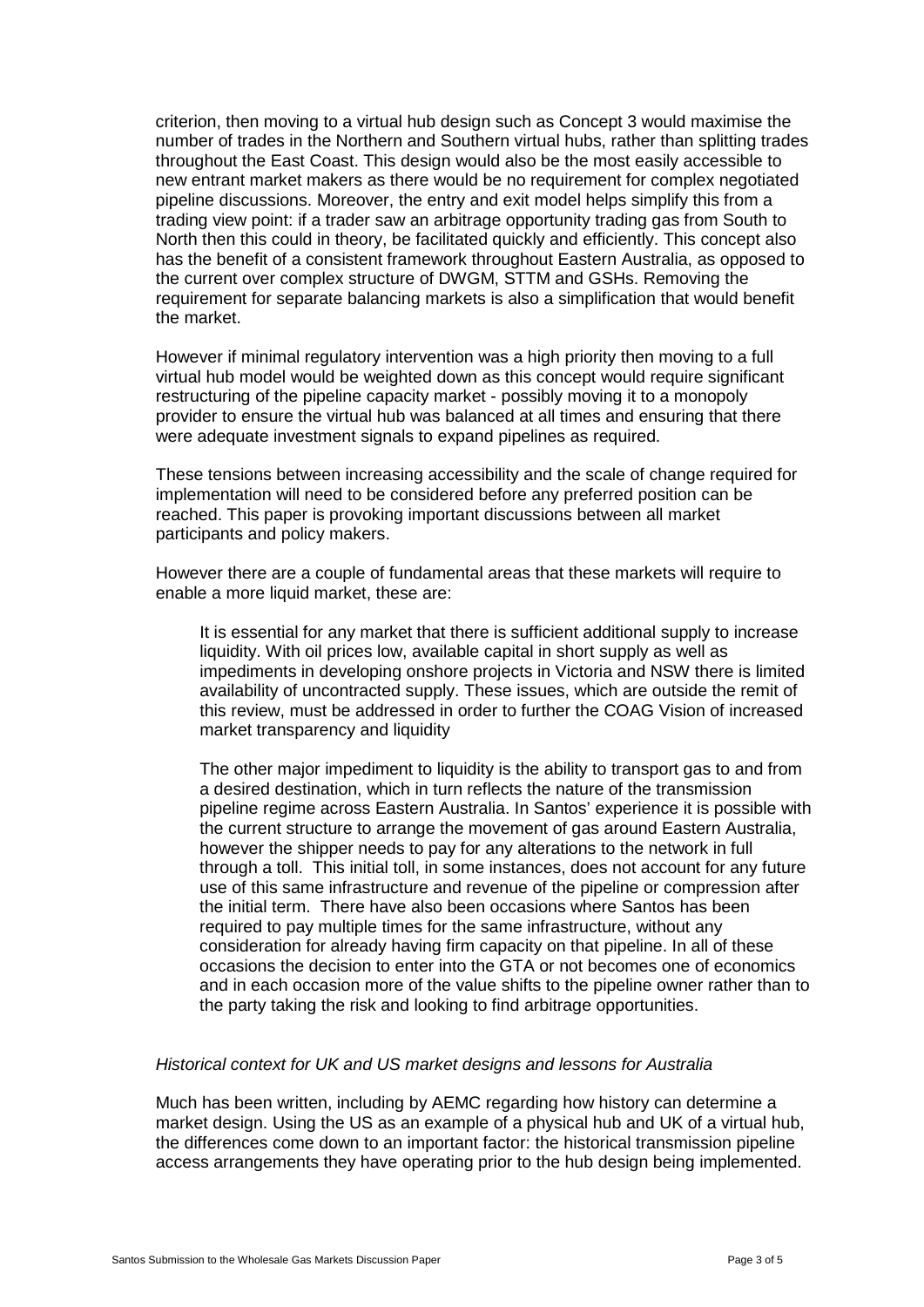The US market has thousands of participants and due to the nature of the relatively shallow gas reserves there are more than 5,000 onshore natural gas producers, all needing to transport their gas to various markets. The vast network of pipeline infrastructure enables producers to readily transport their gas to demand centres. A number of regulatory developments enabled open access to this pipeline infrastructure. Significant onshore supply sources coupled with large and numerous demand centres, resulted in multiple pipeline options for shippers to gain access to enabling delivery to many supply hubs. This dynamic enabled the emergence of a physical gas supply hubs across the nation.

The US gas market shows how regional price disparities arise and how the arbitrage opportunities between the different regional hub prices can drive investment in pipelines capacity in order to resolve these price disparities. The risk for any new pipeline investment is shared by both the pipeline owner and shippers as take or pay arrangements have been banned. It is the competition in the pipeline network and the size and scale of demand centres that have enabled the physical market structure to flourish.

The UK market, by contrast, had a very different evolution, with the all transmission pipeline network being owned and managed by National Grid, a monopoly provider of this service. In fact most of the European countries that have successfully implemented the virtual hub model have all had one monopoly provider managing the transmission pipeline system. The National Balancing Point (**NBP**) was established as the virtual pricing point for the UK's virtual hub. The NBP price reflects the commodity price in the entire area without geographic differentials due to transport costs. The transport costs are applied separately by the transmission service operator (National Grid) and regulated by the UK's energy regulator.

Both hubs work because in the US and UK because they have evolved from the unique set of market conditions, demand and historic infrastructure, although neither are a natural fit for the Australian market without knowing what changes are proposed to the pipeline capacity market, these pipeline reforms really are the missing link that is required before a recommendation on the market design can be determined - this is also the next phase of AEMC review.

In the Australian context we have already one physical Gas Supply Hub (GSH) in its infancy (Wallumbilla GSH) which is working well and one in planning phase (Moomba GSH). These physical hubs will facilitate trading and access to markets for those who have excess gas on a short term basis and will help grow the secondary market.

Too many physical hubs will split the buyers and will result in very thin trading on some hubs. Eastern Australia does not have the demand or trading counterparties to warrant this. However, a more radical virtual hub design would require significant changes to the pipeline capacity market and there are questions whether there is sufficient pipeline capacity to enable the ready movement of gas around large virtual hubs through the entry and exit model.